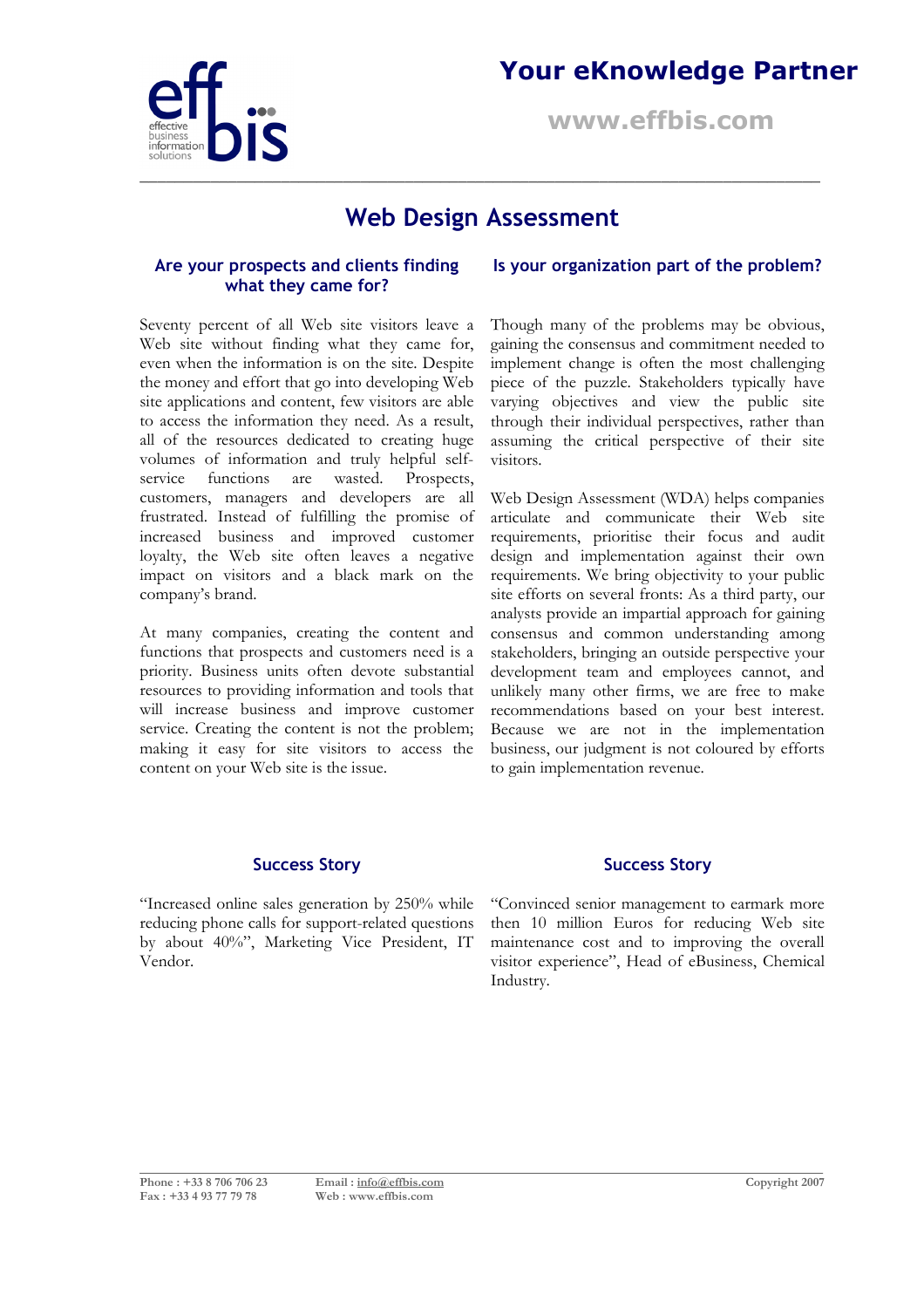

## **Your eKnowledge Partner**

**www.effbis.com**

### **What is the Web Design Assessment?**

**\_\_\_\_\_\_\_\_\_\_\_\_\_\_\_\_\_\_\_\_\_\_\_\_\_\_\_\_\_\_\_\_\_\_\_\_\_\_\_\_\_\_\_\_\_\_\_\_\_\_\_\_\_\_\_\_\_\_\_\_\_\_\_\_\_\_\_\_\_\_\_\_\_\_\_\_\_**

It's part of a continuum of services available in the Web Effectiveness Program, which provides focused assistance at key points in the lifecycle of your company's Web sites to:

Each box is a packaged offering, which can be:

- Delivered in a very short time.
- Tailored to suit your needs
- Bundled with others as required.
- Ensure that they continue to meet the needs of your business
- Improve their ROI.

| <b>WebCoach: Research &amp; Inquiries</b>                                             |                                                                                                                                                                          |                                                                                                             |                                                                                  |                                                                                                      |
|---------------------------------------------------------------------------------------|--------------------------------------------------------------------------------------------------------------------------------------------------------------------------|-------------------------------------------------------------------------------------------------------------|----------------------------------------------------------------------------------|------------------------------------------------------------------------------------------------------|
| <b>Strategy</b>                                                                       | <b>Specification</b>                                                                                                                                                     | <b>Development</b>                                                                                          | <b>Test</b>                                                                      | <b>Operation</b>                                                                                     |
| Align with or pass<br>competitors' sites<br><b>Competitive</b><br>Analysis (WDA)      | - Reduce specification time up to 40%<br>- Optimize Web spending (no costly modifications)<br>- Get second-opinion at key project milestones<br><b>Quality Assurance</b> |                                                                                                             |                                                                                  | <b>Identify site</b><br>inconsistencies that<br>lower site<br>effectiveness<br><b>Consistency</b>    |
| Ensure buy-in &<br>execution prior any<br>development<br>eBusiness<br><b>Strategy</b> | <b>Find consensus</b><br><b>Web Design</b><br><b>Best Practice</b><br><b>Workshop</b>                                                                                    | <b>Avoid costly</b><br>modification during<br>development<br>"Prototype"                                    | <b>Rectify usability</b><br>flaws or dev. errors<br>that diminish site<br>launch | Audit (WDA)<br>Leverage analytics<br>into successful site<br>modifications<br><b>Key Performance</b> |
| Determine measurable<br>business objectives<br>eBusiness / Web<br>Governance          | <b>Ensure W3C</b><br>compliance during<br>operations<br><b>Accessibility</b><br>Accompaniment                                                                            | <b>Specification</b><br><b>Validation</b><br><b>Increase site</b><br>quality & reduce<br>specification time | <b>Web Site Test</b><br>(WDA)                                                    | Indicator                                                                                            |
| Reduce dev. & maint.<br>cost and increase site<br>quality.<br><b>Web Standards</b>    | <b>Optimize information</b><br>architecture aligned<br>with usability best<br>practices<br><b>Web Information</b>                                                        | <b>Development</b><br>Guideline                                                                             |                                                                                  |                                                                                                      |
|                                                                                       | <b>Architecture</b>                                                                                                                                                      | WDA = Web Design Assessment                                                                                 |                                                                                  |                                                                                                      |

Our Web Design Assessment methodology is a market-proven, fact-based methodology that provides you with objective analysis and actionable recommendations for measuring, managing and improving the effectiveness of your public site. It leverages our proven practice and research to ensure that your company's public site is meeting the needs of your business.

Before you begin to fix the problem, you need to know what works and what doesn't. The WDA provides an explicit, objective, granular and auditable approach to this process. It allows you to leverage your Web site investment by identifying deviations from what works, providing a basis for prioritising efforts and documenting your intentions for managing the change process.